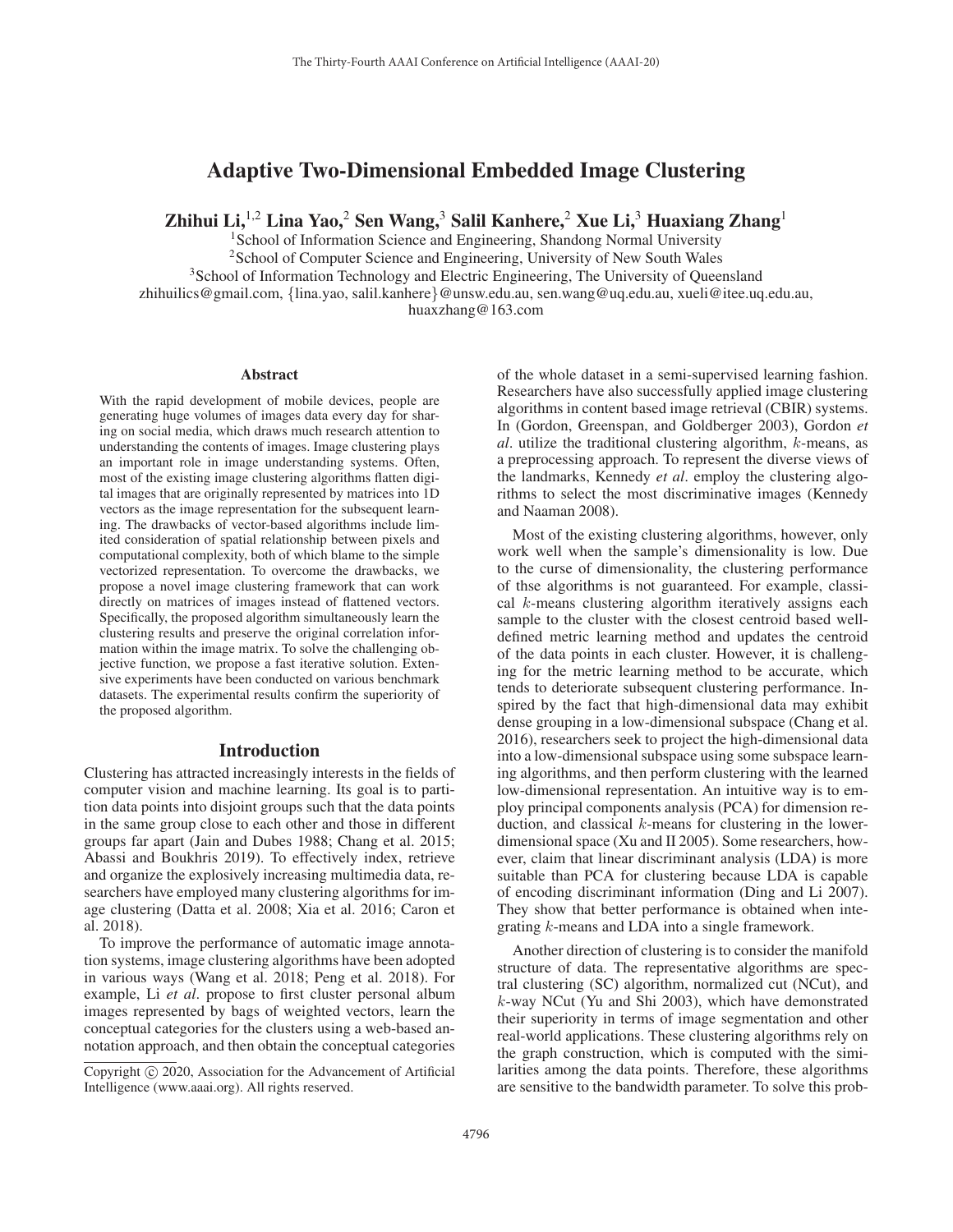lem, researchers have proposed different variants of spectral clustering algorithms. For example, Wu *et al*. propose to learn a Laplacian matrix using local learning based clustering (LLC), which is built on the assumption that the cluster label of each data point is close to the one predicted by the local regression model. Self-tuning spectral clustering (Zelnik-Manor and Perona 2004) is capable of learning the best parameters automatically in an unsupervised setting.

Although most existing clustering algorithms have achieved promising performance, they require that an image be represented by a vector. The researchers usually concatenate each row/column of an image matrix, resulting in a vectorized representation. This process has some inherent limitations. First, it erases the spatial relationship of the image. Second, the computational burden increases dramatically since the dimensionality increases when the matrix representation is transformed into the vector representation. An intuitive way to solve this problem is to work with data in a matrix representation, which is able to preserve the original spatial information and reduce the computational complexity. Although much progress has been made on twodimensional dimensionality reduction (Chang et al. 2016; Hou et al. 2017; Ma et al. 2013), few attention has been paid to two-dimensional clustering (Luo, Huang, and Ding 2011).

Inspired by the progress of clustering analysis and twodimensional learning, we propose a novel clustering algorithm for image matrices. The proposed method is able to work directly on matrices of images instead of flattened vectors. It simultaneously learns the clustering results and preserves the original structure information within the image matrix. We name the new method Adaptive Two-Dimensional Embedded Image Clustering (A2DEIC). The main contributions of this work are summarized as follows

• To the best of our knowledge, we proposed the first clustering algorithm that can directly deal with matrix representations. In this way, we can preserve the spatial correlations within the original data.

• Since the objective function is non-smooth and difficult to solve, we propose a fast iterative solution to optimize it. The experimental results confirm that the objective function generally converges within 10 steps.

• We conduct extensive experiments on several benchmark datasets, and confirmed the superiority of the proposed algorithm, which demonstrates the benefits of two-dimensional embedding for improving the performance of image clustering.

## Related Work

In this section, we briefly review related works on vectorbased image clustering approaches and two-dimensional feature analysis.

# Vector-based Image Clustering

Currently, vector-based clustering methods have been applied in many Content Based Image Retrieval (CBIR) applications to improve performance. Conventionally, 2D images are flattened into 1D vectors and packed together to form a large matrix followed by learning procedure. Because of simplicity, k-means has been pervasively utilized for image clustering by the computer vision community. For images represented by 1D vectors, K-means iteratively calculates distances between image vectors and all the centroids, and assigns the closest cluster label to each image, followed by updating the new centroids for each cluster. However, in such a big data era, high-definition images have larger vector representations, which results in high computational cost. The performance downturn of k-means clustering algorithm and its variants that are performed in the original feature space are inevitable. To tackle this problem, one line of research introduce subspace learning that transforms the original features onto a lower dimensional subspace to exploit distinctive features without sacrificing the effectiveness and efficiency of learning performance. One typical solution is to apply principal component analysis (PCA) converting high dimensional data into lower dimensional data and then perform k-means clustering in the lower dimensional subspace. Another representative algorithms that learn a low dimensional subspace in a linear manner include linear discriminant analysis (LDA) (Belhumeur, Hespanha, and Kriegman 1997), have been studied in (Ding and Li 2007; Ye, Zhao, and Wu 2008) and proved be superior to a combination of PCA and k-means regarding data clustering in the learned subspace. To enhance of robustness of aforementioned subspace learning algorithms, non-Euclidian measures, such as  $\ell_1$ -norm and its generalized version,  $\ell_p$ norm, have been well studied in (Zhong and Zhang 2013; Zhong, Zhang, and Li 2014; Lu, Zou, and Wang 2016; Kwak 2014; Oh and Kwak 2013) to deal with outliers effectively. Although the conventional algorithms are widely used for image clustering, the nature of two dimension within images can not be preserved because of the vector-based image representation.

## Two-Dimensional Feature Analysis

To capture the 2D nature of images, 2D-based subspace methods have aroused broad interests in the fields of pattern recognition and machine learning. Yang et al. (Yang et al. 2004) propose 2DPCA performing feature analysis on a 2D image matrix rather than a flattened 1D image vector, preserving the topology structures between pixels. As 2DPCA can only take advantage of the variations between rows, which ignores important information between columns, bilateral projection-based 2DPCA (B2DPCA) (Kong et al. 2005; Zhang and Zhou 2005; Yang and Liu 2007; Wang et al. 2017), 2DSVD (Ding and Ye 2005) and its high order version (HOSVD) (Luo, Huang, and Ding 2011) have been developed to analyze features both in rows and columns. (Zhang et al. 2015) have pointed that the squared F-norm based 2DPCA and related variants are not robust to outliers. To handle this problem, L1-norm has been studied in (Li, Pang, and Yuan 2010; Wang et al. 2015) as the distance metric in the criterion function, as well as the nuclear norm (N-2DPCA and N-B2DPCA) (Zhang et al. 2015). Comparing to the family of two-dimensional PCA feature analysis methods, another type of representative two-dimensional feature analysis algorithms, 2DLDA (Ye, Janardan, and Li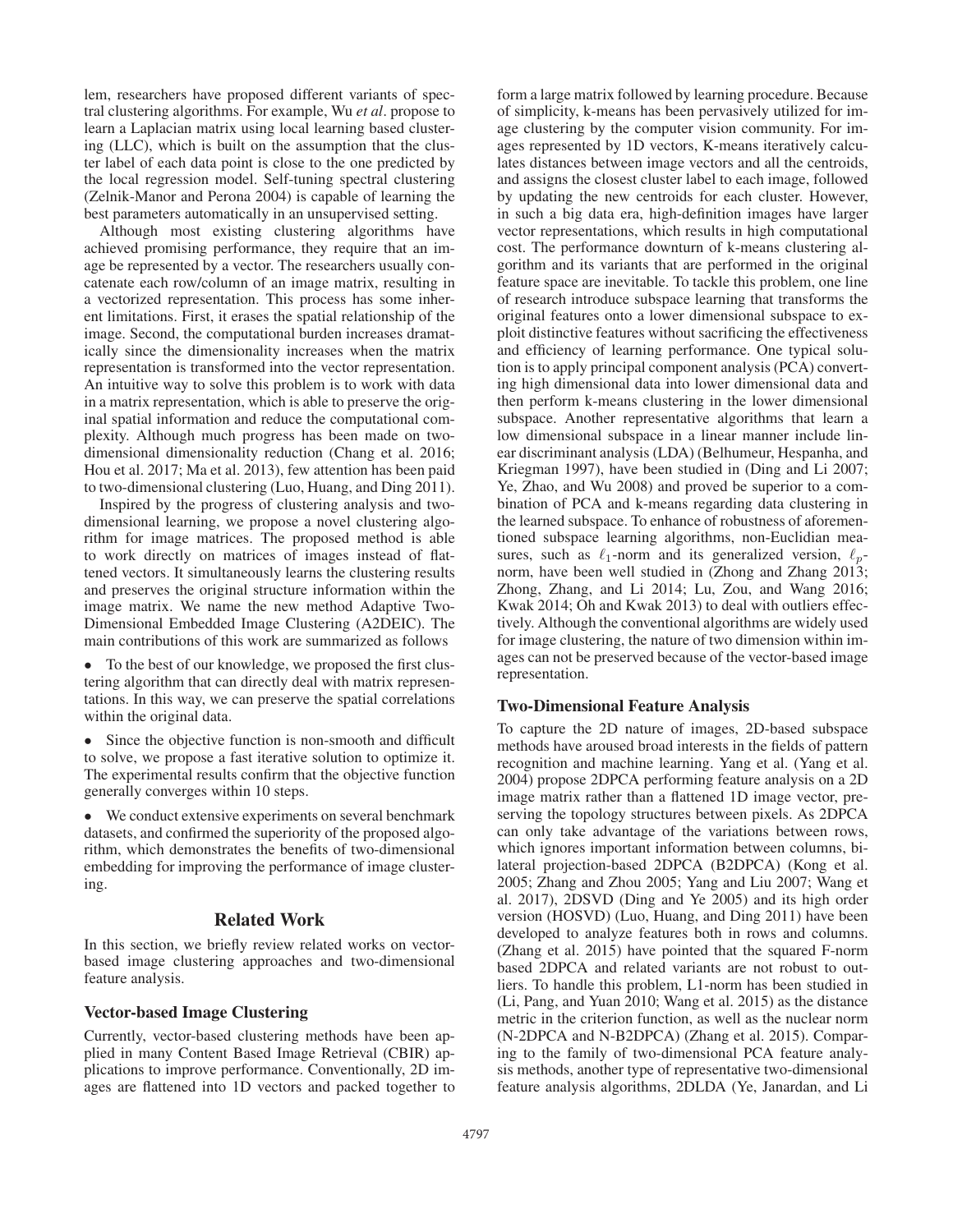2005) and its variants (Yan et al. 2007; Li et al. 2008; Luo, Ding, and Huang 2009; Chang et al. 2016) aim to maximize the ratio of between-class to within-class scatter matrices as a matrix-based discriminant criterion. Inspired by the  $\ell_1$ -norm 2DPCA technique, L1-norm based 2DLDA algorithms (Chen, Yang, and Jin 2014; Li, Shao, and Deng 2015) have been developed for two-dimensional feature analysis in the sense that measurement of outliers can be obviously detrimental to the objective function with the squared Fnorm metric.

# Clustering Image Matrices

In this section, we first describe the details of the proposed algorithm, followed by an efficient iterative approach to solve the objective function.

#### Problem Formulation

Our work is built on the intuition that an image's 2D structure should be better represented by a matrix form (Chang et al. 2016; Hou et al. 2017; Ma et al. 2013). Inspired by recent progress on two-dimensional feature learning, we propose a two-dimensional embedded clustering algorithm for image matrices.

To facilitate the later presentation, we first give the notations that will be used in this work. Given an image dataset  $\mathcal{X} = \{X_1, X_2, \ldots, X_n\}, X_i \in \mathbb{R}^{w \times h}$   $(1 \leq i \leq n)$  is the *i*th image,  $w$  and  $d$  are the width and height of an image, and  $n$  is the total numbe of images in this dataset. The goal of image clustering is to partition  $X$  into  $c$  cluters. Let us define the cluster assignment matrix by  $Y = \{y_1, y_2, \ldots, y_n\} \in$  $\mathbb{R}^{n \times c}$ , where  $y_i \in \{0,1\}^{c \times 1}$  ( $1 \le i \le n$ ) denotes the cluster indicator vector the the image  $X_i$ . The j-th element of  $y_i$  is 1 if the image  $X_i$  is partitioned into the j-th cluster, and 0 otherwise.

Given the image dataset  $X$ , two-dimensional clustering algorithm minimizes the following objective function:

$$
\min_{U, V, C} \sum_{i=1}^{n} \sum_{j=1}^{c} ||U^T X_i V - C_j||_F^2,
$$
\n
$$
\text{s.t. } U^T U = I, V^T V = I
$$
\n(1)

where  $U \in \mathbb{R}^{w \times w_1}$  and  $V \in \mathbb{R}^{h \times h_1}$  are projection matrices which map the original data points into a lower dimensional subspace  $\mathbb{R}^{w_1 \times h_1}$ .  $C_j$  is the centroid matrix of the j-th cluster in the lower-dimensional subspace.

By incorporating the cluster assignment matrix  $Y$ , the objective function arrives at:

$$
\min_{U,V,C,Y} \sum_{i=1}^{n} \sum_{j=1}^{c} y_{ij} || U^{T} X_{i} V - C_{j} ||_{F}^{2},
$$
\n
$$
\text{s.t. } U^{T} U = I, V^{T} V = I, Y \in Ind
$$
\n
$$
\text{(2)}
$$

where  $Y$  is used to weight the overall loss.

Meanwhile, we maximize the covariance in the projected space by the following objective function:

$$
\max_{U,V} \sum_{i=1}^{n} ||U^{T}(X_{i} - \bar{X})V||_{F}^{2}
$$
  
s.t.  $U^{T}U = I, V^{T}V = I$  (3)

Combining Equation (2) and Equation (3), the objective function arrives at:

$$
\min_{U,V,Y,C} \sum_{i=1}^{n} \sum_{j=1}^{c} y_{ij} ||U^T X_i V - C_j||_F^2
$$
  
-  $\lambda \sum_{i=1}^{n} ||U^T (X_i - \bar{X}) V||_F^2$  (4)  
s.t.  $U^T U = I, V^T V = I, Y \in Ind$ 

where  $\lambda$  is a parameter to balance the two terms.

## **Optimization**

In this section, we propose an iterative approach to optimize the proposed objective function in Equation (4).

(1) Fixing Y, and optimizing  $U, V$  and  $C$ :

Setting the derivative of the objective function *w.r.t.* C to zero, we get:

$$
C_j = \frac{\sum_{i=1}^{n} y_{ij} U^T X_i V}{\sum_{i=1}^{n} y_{ij}}
$$
 (5)

By incorporating  $Equation (5)$  into the original objective function, we arrive at:

$$
\min_{U,V} \sum_{i=1}^{n} \sum_{j=1}^{c} y_{ij} ||U^{T} (X_i - \bar{X}_j) V||_F^2
$$
  

$$
- \lambda \sum_{i=1}^{n} ||U^{T} (X_i - \bar{X}) V||_F^2 \quad (6)
$$
  
s.t.  $U^{T} U = I, V^{T} V = I$ 

where

$$
\bar{X}_j = \frac{\sum_{i=1}^n y_{ij} X_i}{\sum_{i=1}^n y_{ij}}
$$
\n(7)

We rewrite the objective function as follows:

$$
\min_{U,V} \|U^T M V\|_F^2, \ \text{ s.t. } U^T U = I, V^T V = I \tag{8}
$$

where

$$
M = \sum_{i=1}^{n} \sum_{j=1}^{c} y_{ij} (X_i - \bar{X}_j) - \lambda \sum_{i=1}^{n} (X_i - \bar{X}) \tag{9}
$$

By fixing  $U$ , the objective function becomes:

$$
\min_{V} tr(V^T M^T U U^T M V), \ \text{ s.t. } V^T V = I, \tag{10}
$$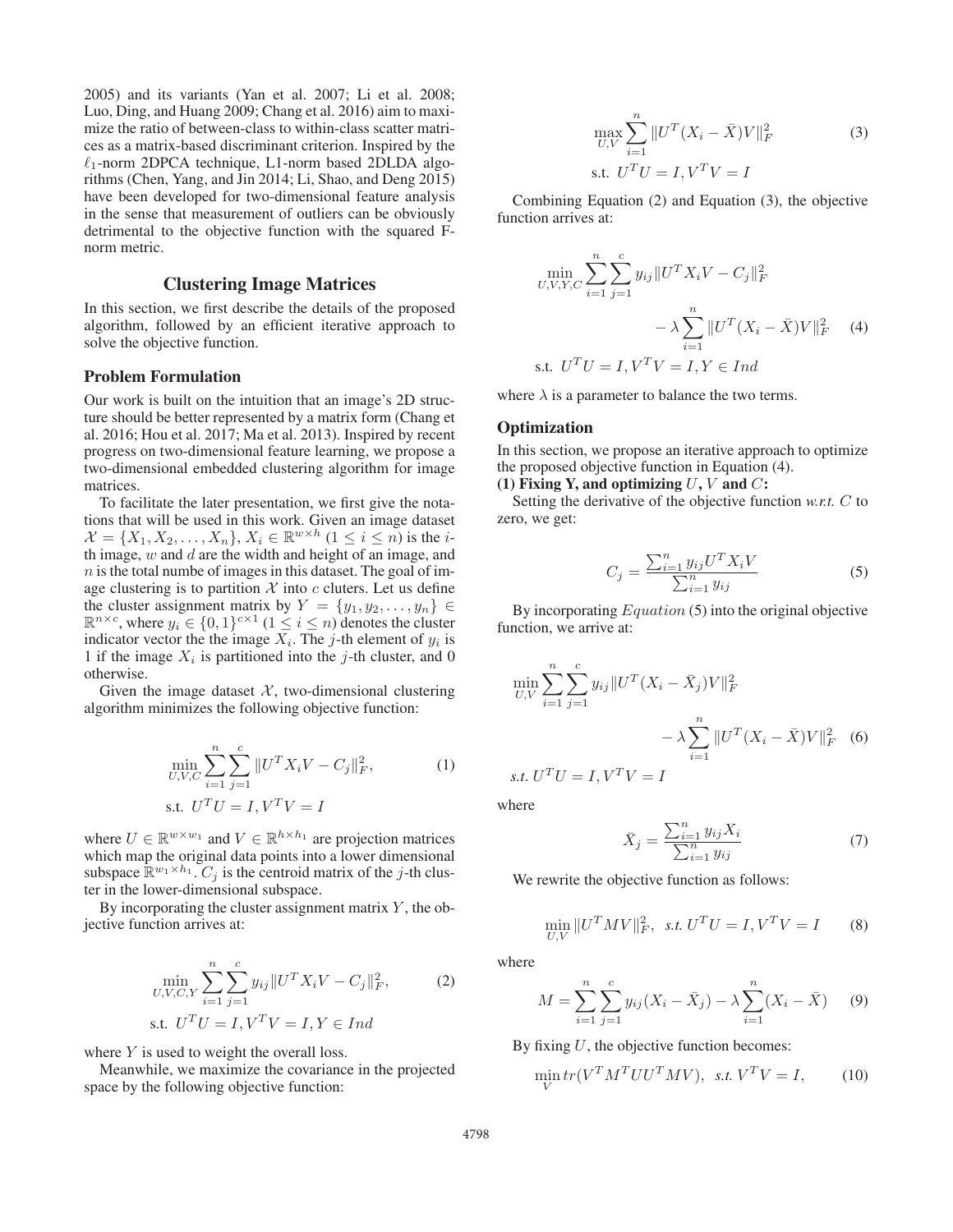Algorithm 1: Optimization Algorithm for A2DEIC

1 Input:  $X_i \in \mathbb{R}, \lambda$ 2 Output:  $U, V, Y, C$  $3$  Compute the image mean X 4 Initialize the indicator matrix  $Y \in \mathbb{R}^{n \times n}$ 5 repeat 6 Compute  $X_j$  according to Equation (7)<br>7 Compute  $C_i$  according to Equation (5) Compute  $C_j$  according to Equation (5) 8 Compute  $\overline{M}$  according to Equation (9) 9 Compute V by eigen-decomposition of  $M^T U U^T M$ 10 Compute U by eigen-decomposition of  $MVV^T M^T$ 11 Compute Y by solving Equation  $(12)$ <sup>12</sup> until *convergence*;

where  $tr(\cdot)$  denotes the trace operator. The objective function of Equation (10) can be solved by eigen-decomposition of  $M^T U U^T M$ .

Similarly, by fixing  $V$ , the objective function becomes:

$$
\min_{U} tr(U^{T} M V V^{T} M^{T} U), \ \ s.t. \ U^{T} U = I \tag{11}
$$

The objective function of Equation (11) can be solved by eigen-decomposition of  $M V \overline{V}{}^{T} M^{T}$ .

(2) Fixing U, V, C, and optimizing  $Y$ : The objective function arrives at:

$$
\min_{Y \in Ind} \sum_{i=1}^{n} \sum_{j=1}^{c} y_{ij} ||U^T X_i V - C_j ||_F^2 \tag{12}
$$

This equation can be easily solved and result in the optimal  $Y$ .

The optimization of  $C, U, V$ , and Y is iterated until convergence. We summarize the detailed iteration process in Algorithm 1.

# Convergence Analysis

In this subsection, we prove the convergence of Algorithm 1. By the following theorem, we can verify that the proposed iterative approach in Algorithm 1 converges and the optimal solution of  $U, V, C$ , and  $Y$  are achieved.

Theorem 1. *The value of the proposed objective function in Equation* (4) *monotonically decreases in each iteration until convergence using the iterative approach in Algorithm 1.*

Lemma 1. *By fixing Y, we get the optimal solutions for* U*,* V *and* C*. Similarly, by fixing* U*,* V *, and* C*, we get the optimal solutions for* Y *.*

*Proof.* By fixing Y, we have obtained the optimal  $C$  by setting the derivative of the objective function *w.r.t.* C to zero. Then the optimal  $U$  and  $V$  are obtained by eigendecomposition, respectively. Finally, the optimal  $Y$  is obtained by solving the objective function Equation (12).  $\Box$ 

Next, we prove Theorem 1 as follows:

*Proof.* Suppose after the *t*-th iteration, we get  $Y^{(t)}$ ,  $U^{(t)}$ ,  $V^{(t)}$ , and  $C^{(t)}$ . In the next iteration, we fix Y as  $Y^{(t)}$ , and solve for  $U^{(t+1)}$ ,  $V^{(t+1)}$ , and  $C^{(t+1)}$ . According to Lemma 1, we obtain:

$$
\sum_{i=1}^{n} \sum_{j=1}^{c} y_{ij}^{(t)} \| U^{(t+1)T} X_i V^{(t+1)} - C_j^{(t+1)} \|_F^2
$$
  

$$
- \lambda \sum_{i=1}^{n} \| U^{(t+1)T} (X_i - \bar{X}) V^{(t+1)} \|_F^2
$$
  

$$
\leq \sum_{i=1}^{n} \sum_{j=1}^{c} y_{ij}^{(t)} \| U^{(t)T} X_i V^{(t)} - C_j^{(t)} \|_F^2
$$
  

$$
- \lambda \sum_{i=1}^{n} \| U^{(t)T} (X_i - \bar{X}) V^{(t)} \|_F^2
$$
(13)

Similarly, when we fix U as  $U^{(t)}$ , V as  $V^{(t)}$  and C as  $C^{(t)}$ , the following inequality hods:

$$
\sum_{i=1}^{n} \sum_{j=1}^{c} y_{ij}^{(t+1)} \| U^{(t)}^{T} X_i V^{(t)} - C_j^{(t)} \|_F^2
$$
  

$$
- \lambda \sum_{i=1}^{n} \| U^{(t+1)}^{T} (X_i - \bar{X}) V^{(t+1)} \|_F^2
$$
  

$$
\leq \sum_{i=1}^{n} \sum_{j=1}^{c} y_{ij}^{(t)} \| U^{(t)}^{T} X_i V^{(t)} - C_j^{(t)} \|_F^2
$$
  

$$
- \lambda \sum_{i=1}^{n} \| U^{(t)}^{T} (X_i - \bar{X}) V^{(t)} \|_F^2
$$
(14)

By integrating Equation (13) and Equation (14), we arrive at:

$$
\sum_{i=1}^{n} \sum_{j=1}^{c} y_{ij}^{(t+1)} \| U^{(t+1)T} X_i V^{(t+1)} - C_j^{(t+1)} \|_F^2
$$
  

$$
- \lambda \sum_{i=1}^{n} \| U^{(t+1)T} (X_i - \bar{X}) V^{(t+1)} \|_F^2
$$
  

$$
\leq \sum_{i=1}^{n} \sum_{j=1}^{c} y_{ij}^{(t)} \| U^{(t)T} X_i V^{(t)} - C_j^{(t)} \|_F^2
$$
(15)  

$$
- \lambda \sum_{i=1}^{n} \| U^{(t)T} (X_i - \bar{X}) V^{(t)} \|_F^2
$$

Equation (15) demonstrates that after each iteration, the value of the proposed objective function decreases. Thus, Theorem 1 has been proved.

 $\Box$ 

## Experiment

In this section, we perform extensive experiments on several widely used benchmark datasets to confirm the superiority of the proposed algorithm.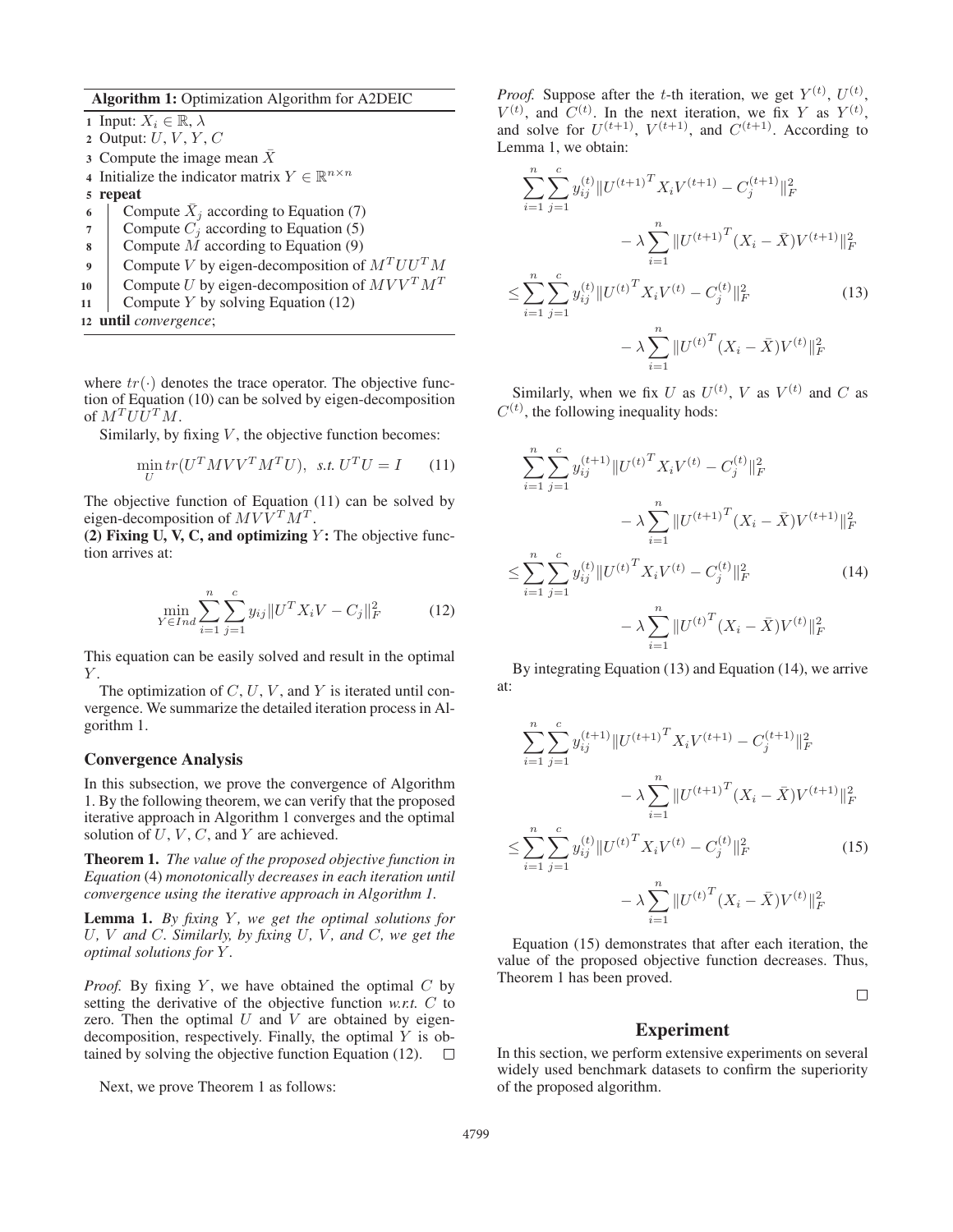Table 1: We evaluate the performance of all the compared algorithms in terms of clustering accuracy ( $ACC\pm Standard Devia$ tion). Performance is reported in percentages.

|                                    | <b>ACC</b>                       |                                  |                                  |                                  |                                  |                                  |  |
|------------------------------------|----------------------------------|----------------------------------|----------------------------------|----------------------------------|----------------------------------|----------------------------------|--|
|                                    | <b>UUIm</b>                      | <b>CVL</b>                       | Pointing'04 (tilt)               | Pointing'04 (pan)                | <b>USPS</b>                      | Coil20                           |  |
| $k$ -means                         | $84.49 + 1.46$                   | $73.64 + 2.16$                   | $41.85 + 1.85$                   | $26.38 + 1.69$                   | $90.04 + 1.62$                   | $60.68 + 1.58$                   |  |
| <b>DKM</b>                         | $87.12 + 1.84$                   | $75.82 + 1.68$                   | $43.26 + 1.83$                   | $27.85 + 2.17$                   | $91.52 + 2.16$                   | $63.24 + 1.63$                   |  |
| <sub>SC</sub>                      | $86.45 + 1.82$                   | $76.06 + 2.41$                   | $42.72 + 1.54$                   | $28.16 + 2.08$                   | $92.37 + 1.85$                   | $62.83 + 1.84$                   |  |
| <b>SSC</b>                         | $88.83 + 1.69$                   | $77.85 + 1.66$                   | $44.36 + 1.83$                   | $29.44 + 1.84$                   | $92.24 + 2.23$                   | $64.19 + 1.36$                   |  |
| <b>BKM</b>                         | $87.01 + 1.13$                   | $77.68 + 1.45$                   | $45.01 + 1.94$                   | $28.63 + 1.66$                   | $93.48 + 2.07$                   | $65.88 + 1.69$                   |  |
| <b>BCLR</b>                        | $88.96 + 1.75$                   | $76.59 + 1.82$                   | $46.80 + 1.88$                   | $30.15 + 1.95$                   | $94.43 + 1.78$                   | $67.34 + 1.62$                   |  |
| SSC [a]                            | $86.15 + 1.60$                   | $76.94 + 1.85$                   | $44.85 \pm 1.98$                 | $28.68 \pm 2.16$                 | $92.85 + 1.88$                   | $64.92 + 1.68$                   |  |
| DGSC [b]                           | $88.54 + 1.92$                   | $78.25 + 1.72$                   | $46.82 + 2.17$                   | $30.52 + 1.85$                   | $94.26 + 1.60$                   | $66.26 + 1.74$                   |  |
| Sep. 2D proj. & Cluster.<br>A2DEIC | $86.82 + 1.95$<br>$90.14 + 1.88$ | $77.21 + 2.08$<br>$79.74 + 1.56$ | $44.82 + 1.92$<br>$48.76 + 2.05$ | $27.96 + 2.21$<br>$32.68 + 1.86$ | $92.64 + 1.95$<br>$96.15 + 1.97$ | $63.16 + 1.88$<br>$67.16 + 1.95$ |  |

#### Dataset Description

We evaluate the performance of the proposed algorithm on the following datasets.

– UUIm Head Post and Gaze dataset (Weidenbacher et al. 2007): This dataset has been widely used to test the performance in terms of head pose and gaze recognition. There are 2,220 images in this dataset, which can be grouped to 10 different people. Each image has been resized to  $24 \times 32$ .

– CVL handwritten dataset (Mouchère et al. 2013): We use this dataset to evaluate the performance in terms of handwritten digit recognition. This dataset has 21,780 handwritten digital images. All the images in this dataset are resized to  $32 \times 32$ .

– Pointing'04 Head Pose dataset (Gourier, Hall, and Crowley 2004): This dataset has been widely used for head pose estimation. The dataset contains 2,790 images, which is captured from 15 different persons. In this work, each image was resized to  $40 \times 30$ . We report the experimental results in terms of tilt and pan angles.

– USPS handwritten digit dataset: This dataset is used to evaluate the performance of handwritten digit recognition of the proposed algorithm. This dataset constitutes of 9,298 images. We resize each image to  $16 \times 16$ .

– Coil20 object dataset (Nene, Nayar, and Murase 1996): There are 1,440 images in this dataset, which can be grouped into 20 objects. We resize all the images to  $32 \times 32$ .

#### Experimental Setup

We compare the proposed algorithm with  $k$ -means (KM), Discriminative k-means (DKM) (Ye, Zhao, and Wu 2007), Spectral Clustering (SC) (Chen et al. 2011), Spectral Shrunk Clustering (SSC) (Chang et al. 2015), Balanced  $k$ -means (BKM) (Malinen and Fränti 2014) and Balanced Clustering with Least Square Regression (BCLSR) (Liu et al. 2017). For fair comparison, we tune the parameters of all the compared algorithms by grid search, from the range of  $\{10^{-3}, 10^{-2}, 10^{-1}, 10^{0}, 10^{1}, 10^{2}, 10^{3}\}.$ 

Following previous works (Chang et al. 2015; Liu et al. 2017), we employ clustering accuracy (ACC) and normalized mutual information (NMI) as the evaluation metrics.

Let  $q_i$  represent the clustering label result from a clustering algorithm and  $p_i$  represent the corresponding ground truth label of an arbitrary data point  $x_i$ . Then  $ACC$  is defined as follows:

$$
ACC = \frac{\sum_{i=1}^{n} \delta(p_i, map(q_i))}{n},\tag{16}
$$

where  $\delta(x, y) = 1$  if  $x = y$  and  $\delta(x, y) = 0$  otherwise.  $map(q_i)$  is the best mapping function that permutes clustering labels to match the ground truth labels using the Kuhn-Munkres algorithm. A larger ACC indicates better clustering performance.

For any two arbitrary variables  $P$  and  $Q$ , NMI is defined as follows:

$$
NMI = \frac{I(P,Q)}{\sqrt{H(P)H(Q)}},\tag{17}
$$

where  $I(P,Q)$  computes the mutual information between P and  $Q$ , and  $H(P)$  and  $H(Q)$  are the entropies of P and  $Q$ . Let  $t_l$  represent the number of data in the cluster  $C_l(1 \leq l \leq l)$ c) generated by a clustering algorithm and  $t_h$  represent the number of data points from the *h*-th ground truth class NMI number of data points from the  $h$ -th ground truth class. NMI metric is then computed as follows:

ric is then computed as follows:  
\n
$$
NMI = \frac{\sum_{l=1}^{c} \sum_{h=1}^{c} t_{l,h} log(\frac{n \times t_{l,h}}{t_l t_h})}{\sqrt{(\sum_{l=1}^{c} t_l \log \frac{t_l}{n})(\sum_{h=1}^{c} t_h \log \frac{\tilde{t_h}}{n})}},
$$
\n(18)

where  $t_{l,h}$  is the number of data samples that lie in the intersection between  $C_l$  and h-th ground truth class. Similarly, a larger NMI indicates better clustering performance.

#### Experimental Results

We report the experimental results in Tables 1 and 2. The performance is reported in percentages. From the experimental results, we can see that the proposed method consistently performs better than the other compared algorithms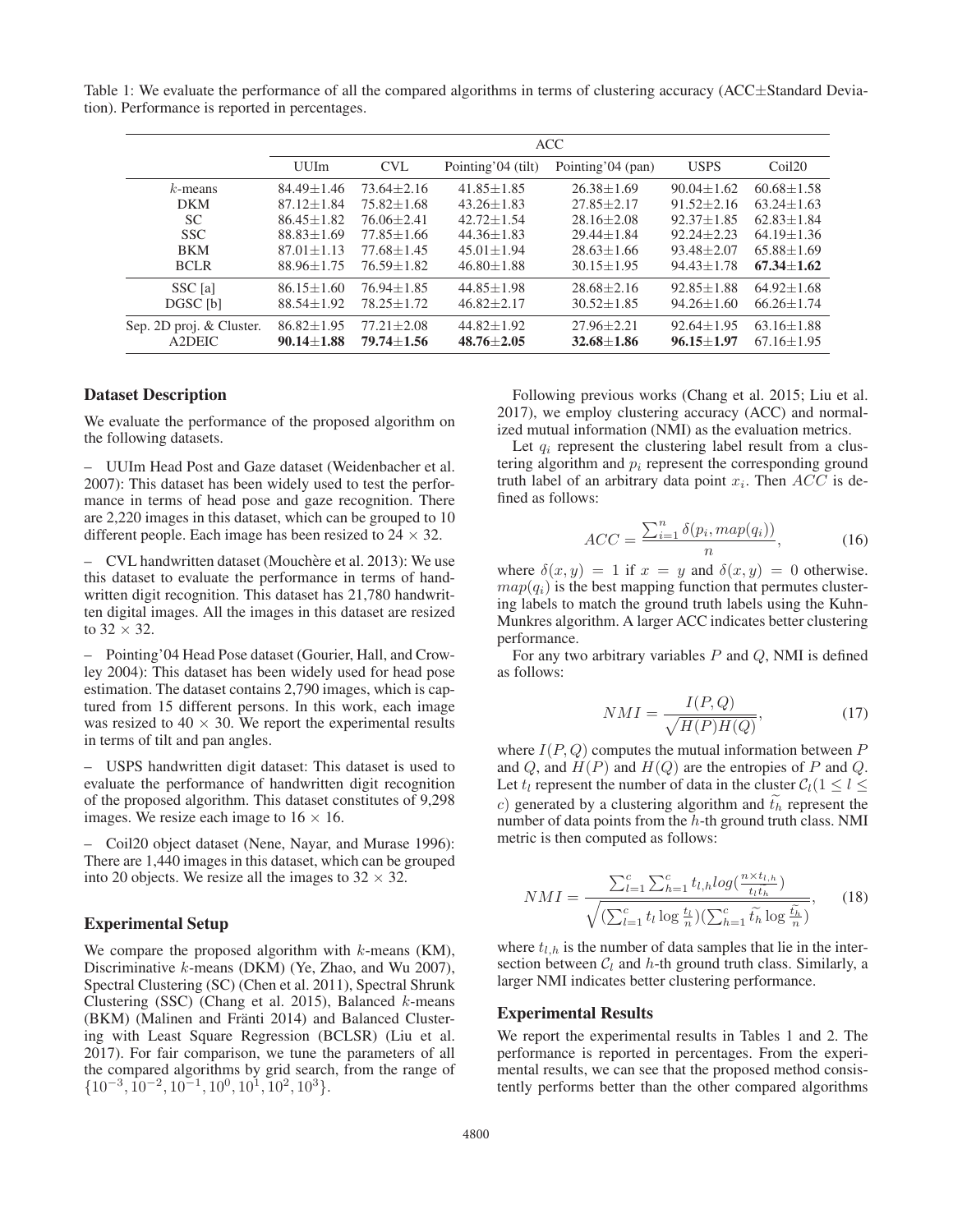Table 2: We evaluate the performance of all the compared algorithms in terms of normalized mutual information (NMI±Standard Deviation). Performance is reported in percentages.

|                                    | <b>NMI</b>                       |                                  |                                  |                                  |                                  |                                  |  |
|------------------------------------|----------------------------------|----------------------------------|----------------------------------|----------------------------------|----------------------------------|----------------------------------|--|
|                                    | <b>UUIm</b>                      | <b>CVL</b>                       | Pointing'04 (tilt)               | Pointing'04 (pan)                | <b>USPS</b>                      | Coil20                           |  |
| $k$ -means                         | $63.58 + 2.36$                   | $58.72 + 1.95$                   | $33.83 + 1.75$                   | $18.78 + 2.28$                   | $83.95 + 1.86$                   | $48.74 + 1.64$                   |  |
| <b>DKM</b>                         | $66.91 + 2.52$                   | $60.24 + 1.58$                   | $35.52 + 2.05$                   | $19.85 + 1.82$                   | $84.37 + 2.18$                   | $50.18 + 1.87$                   |  |
| <b>SC</b>                          | $66.54 + 2.16$                   | $62.41 + 2.05$                   | $34.96 + 1.82$                   | $21.49 + 2.07$                   | $84.96 + 2.35$                   | $52.27 + 1.82$                   |  |
| <b>SSC</b>                         | $68.02 + 1.95$                   | $64.83 + 1.89$                   | $36.28 + 1.96$                   | $20.88 + 2.25$                   | $88.01 + 1.98$                   | $51.86 + 1.96$                   |  |
| <b>BKM</b>                         | $69.38 + 1.87$                   | $63.98 + 2.06$                   | $38.04 + 2.12$                   | $22.29 + 1.98$                   | $89.67 + 2.16$                   | $53.95 + 1.82$                   |  |
| <b>BCLR</b>                        | $70.40 + 1.92$                   | $65.12 + 2.68$                   | $37.72 + 2.36$                   | $23.02 + 1.87$                   | $88.75 + 1.79$                   | $54.82 + 2.14$                   |  |
| SSC [a]                            | $68.25 + 1.82$                   | $64.96 \pm 1.82$                 | $36.42 + 2.05$                   | $21.12 + 1.99$                   | $88.24 + 1.86$                   | $52.04 + 2.04$                   |  |
| DGSC [b]                           | $70.14 + 1.97$                   | $64.86 + 2.04$                   | $38.08 + 1.86$                   | $23.04 + 2.06$                   | $89.17 + 2.21$                   | $53.75 + 1.86$                   |  |
| Sep. 2D proj. & Cluster.<br>A2DEIC | $67.28 + 2.06$<br>$72.86 + 1.88$ | $62.97 + 2.18$<br>$67.46 + 2.44$ | $36.46 + 1.96$<br>$40.18 + 2.29$ | $21.42 + 1.85$<br>$25.16 + 2.14$ | $87.87 + 1.92$<br>$91.42 + 1.78$ | $52.09 + 1.84$<br>$56.78 + 2.06$ |  |



Figure 1: We show the clustering performance variations of the proposed algorithm w.r.t. various parameters. We use clustering accuracy as the evaluation metric. From the experimental results, we observe that the proposed algorithm has a consistent preference on parameter setting, which makes it uncomplicated to get optimal parameter value in practice.

in terms of both evaluation metrics. We have the following observations:

– The spectral clustering performs better than the classical k-means and its variants. From this observation we can see the advantage of exploring the pairwise similarity information between all data points from a weighted graph adjacency matrix.

– BCLR is the second best algorithm. This is because it employs a balance constraint to regularize the clustering model, and gets a balanced clustering result.

– The proposed algorithm generally achieves the best results of clustering in terms of both clustering accuracy and normalized mutual information, which demonstrates the superiority of two-dimensional embedding for image clustering.

# Sensitivity Analysis

In this subsection, we conduct extensive experiments to analyze the sensitivity of the proposed algorithm w.r.t. the parameter  $\lambda$  in the objective function, and report the results in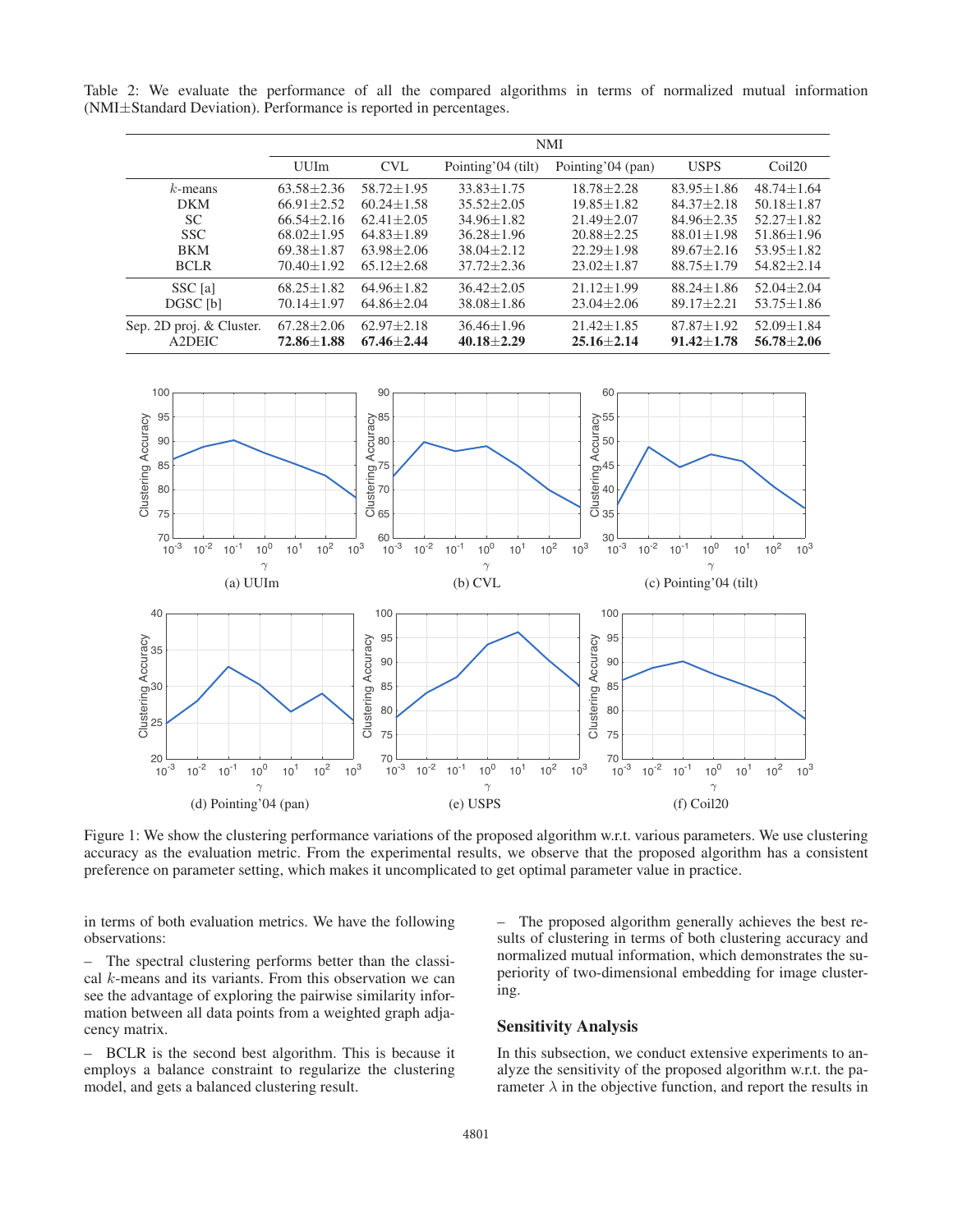

Figure 2: The convergence curves of the proposed algorithm on all the used datasets. From these figures, we can observe that the objective function generally converges within 10 steps, which is very efficient.

Figure 1. Clustering accuracy is used as an example in this subsection. From the experimental results we can see that the performance of the proposed algorithm varies when we tune the parameter  $\lambda$ . However, we also observe that the proposed algorithm consistently has a better performance when  $\lambda$  is in the range of  $\{10^{-2}, 10^{-1}, 10^{0}\}$ , which makes it not complicated to get the optimal parameter in the practical applications. We also have similar observations when normalized mutual information (NMI) is used.

#### Convergence Study

In the previous section, we have proved the convergence of the proposed algorithm. In this subsection, we conduct extensive experiments to demonstrate the convergence of the proposed algorithm. Following (Chang et al. 2015), we fix the parameter  $\lambda$  at 1. The experimental results are shown in Figure 2. From the experimental results we can observe that the objective function value converges very quickly, which is generally within 10 steps. The convergence speed demonstrates the effectiveness of the proposed algorithm.

#### Conclusion

In this paper, we have proposed a novel adaptive twodimensional embedded image clustering algorithm. Our work is built on the intuition that an image's 2D structure should be better represented by a matrix form. To solve the challenging objective function, we propose a fast iterative solution. We have conducted extensive experiments to validate the superiority of the proposed algorithm in terms of clustering accuracy using five different datasets. In the future, we plan to apply the proposed algorithm for other related applications, *i.e*. image segmentation, cosegmentation, *etc*.

## Acknowledgements

This paper is partially supported by Taishan Scholar Project of Shandong, China, partially supported by National Natural Science Foundation of China under grant no. U1836216,61906109, and partially supported by Australian Research Council under Discovery Program (DP160104075).

#### References

Abassi, L., and Boukhris, I. 2019. A worker clustering-based approach of label aggregation under the belief function theory. *Appl. Intell.* 49(1):53–62.

Belhumeur, P. N.; Hespanha, J. P.; and Kriegman, D. J. 1997. Eigenfaces vs. fisherfaces: Recognition using class specific linear projection. *IEEE Trans. Pattern Anal. Mach. Intell.* 19(7):711–720. Caron, M.; Bojanowski, P.; Joulin, A.; and Douze, M. 2018. Deep clustering for unsupervised learning of visual features. In *ECCV*.

Chang, X.; Nie, F.; Ma, Z.; Yang, Y.; and Zhou, X. 2015. A convex formulation for spectral shrunk clustering. In *AAAI*.

Chang, X.; Nie, F.; Wang, S.; Yang, Y.; Zhou, X.; and Zhang, C. 2016. Compound rank-k projections for bilinear analysis. *IEEE Trans. Neural Netw. Learning Syst.* 27(7):1502–1513.